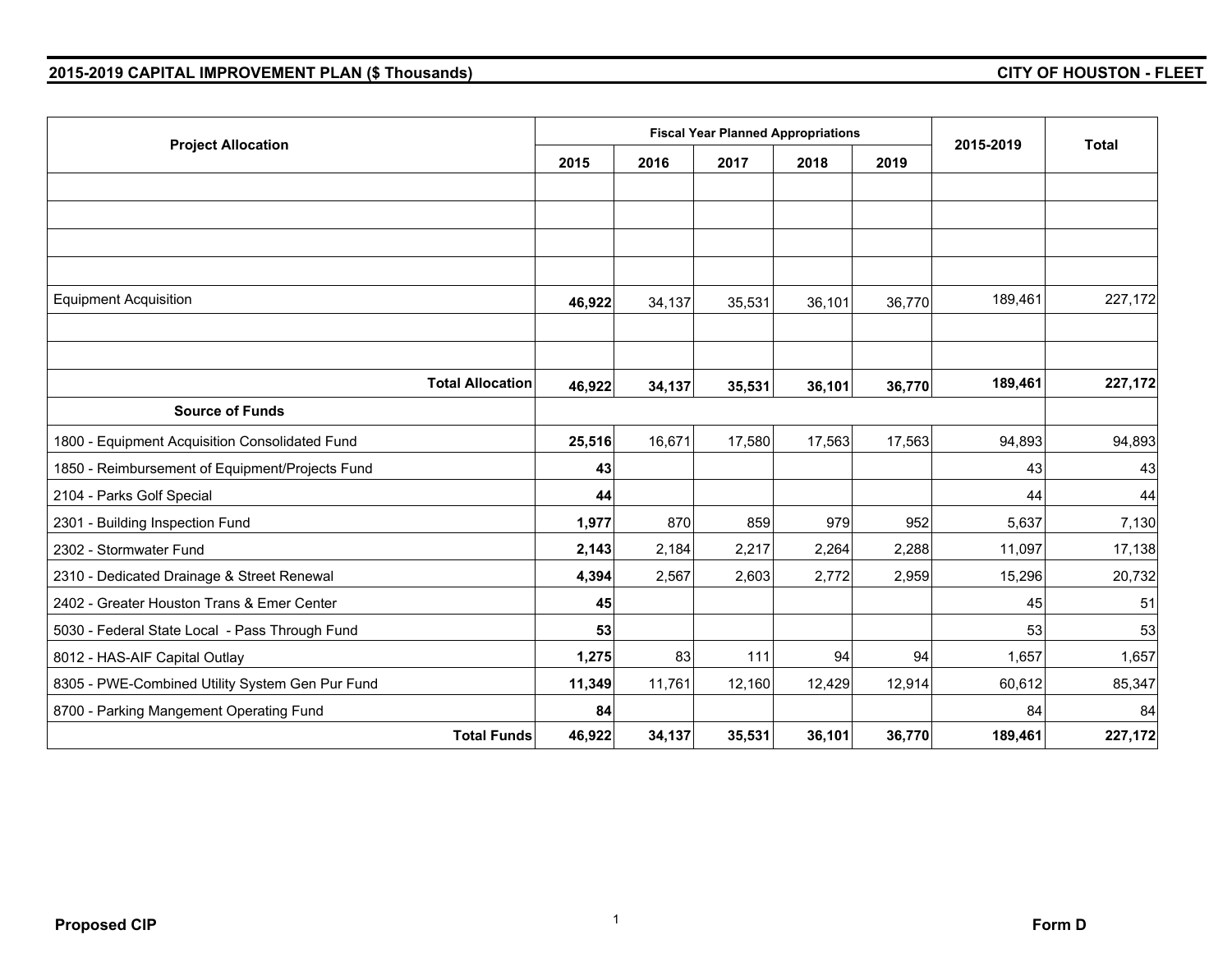| CIP No.  | Project                                        |        | <b>Fiscal Year Planned Appropriations</b> |      |      |      |           |  |
|----------|------------------------------------------------|--------|-------------------------------------------|------|------|------|-----------|--|
|          |                                                | 2015   | 2016                                      | 2017 | 2018 | 2019 | 2015-2019 |  |
| W-10ADSP | <b>HPD - Admin Support / Operations</b>        |        |                                           |      |      |      |           |  |
|          | 1800 - Equipment Acquisition Consolidated Fund | 90     |                                           |      |      |      | 90        |  |
|          | <b>Project Total</b>                           | 90     |                                           |      |      |      | 90        |  |
| W-10ERES | <b>HPD - Emergency Response</b>                |        |                                           |      |      |      |           |  |
|          | 1800 - Equipment Acquisition Consolidated Fund | 8,733  |                                           |      |      |      | 8,733     |  |
|          | <b>Project Total</b>                           | 8,733  |                                           |      |      |      | 8,733     |  |
| W-10INVG | <b>HPD - Investigative</b>                     |        |                                           |      |      |      |           |  |
|          | 1800 - Equipment Acquisition Consolidated Fund | 300    |                                           |      |      |      | 300       |  |
|          | <b>Project Total</b>                           | 300    |                                           |      |      |      | 300       |  |
| W-11ADSP | <b>DON - Admin Support / Operations</b>        |        |                                           |      |      |      |           |  |
|          | 1800 - Equipment Acquisition Consolidated Fund | 146    |                                           |      |      |      | 146       |  |
|          | <b>Project Total</b>                           | 146    |                                           |      |      |      | 146       |  |
| W-12ERES | <b>HFD - Emergency Response</b>                |        |                                           |      |      |      |           |  |
|          | 1800 - Equipment Acquisition Consolidated Fund | 10,224 |                                           |      |      |      | 10,224    |  |
|          | <b>Project Total</b>                           | 10,224 |                                           |      |      |      | 10,224    |  |
| W-12INVG | <b>HFD - Investigative</b>                     |        |                                           |      |      |      |           |  |
|          | 1800 - Equipment Acquisition Consolidated Fund | 320    |                                           |      |      |      | 320       |  |
|          | <b>Project Total</b>                           | 320    |                                           |      |      |      | 320       |  |
| W-12WHDB | <b>HFD - Warehousing &amp; Distribution</b>    |        |                                           |      |      |      |           |  |
|          | 1800 - Equipment Acquisition Consolidated Fund | 61     |                                           |      |      |      | 61        |  |
|          | <b>Project Total</b>                           | 61     |                                           |      |      |      | 61        |  |
| W-202301 | <b>PWE - Building Inspection Fund</b>          |        |                                           |      |      |      |           |  |
|          | 2301 - Building Inspection Fund                | 1,977  | 870                                       | 859  | 979  | 952  | 5,637     |  |
|          | <b>Project Total</b>                           | 1,977  | 870                                       | 859  | 979  | 952  | 5,637     |  |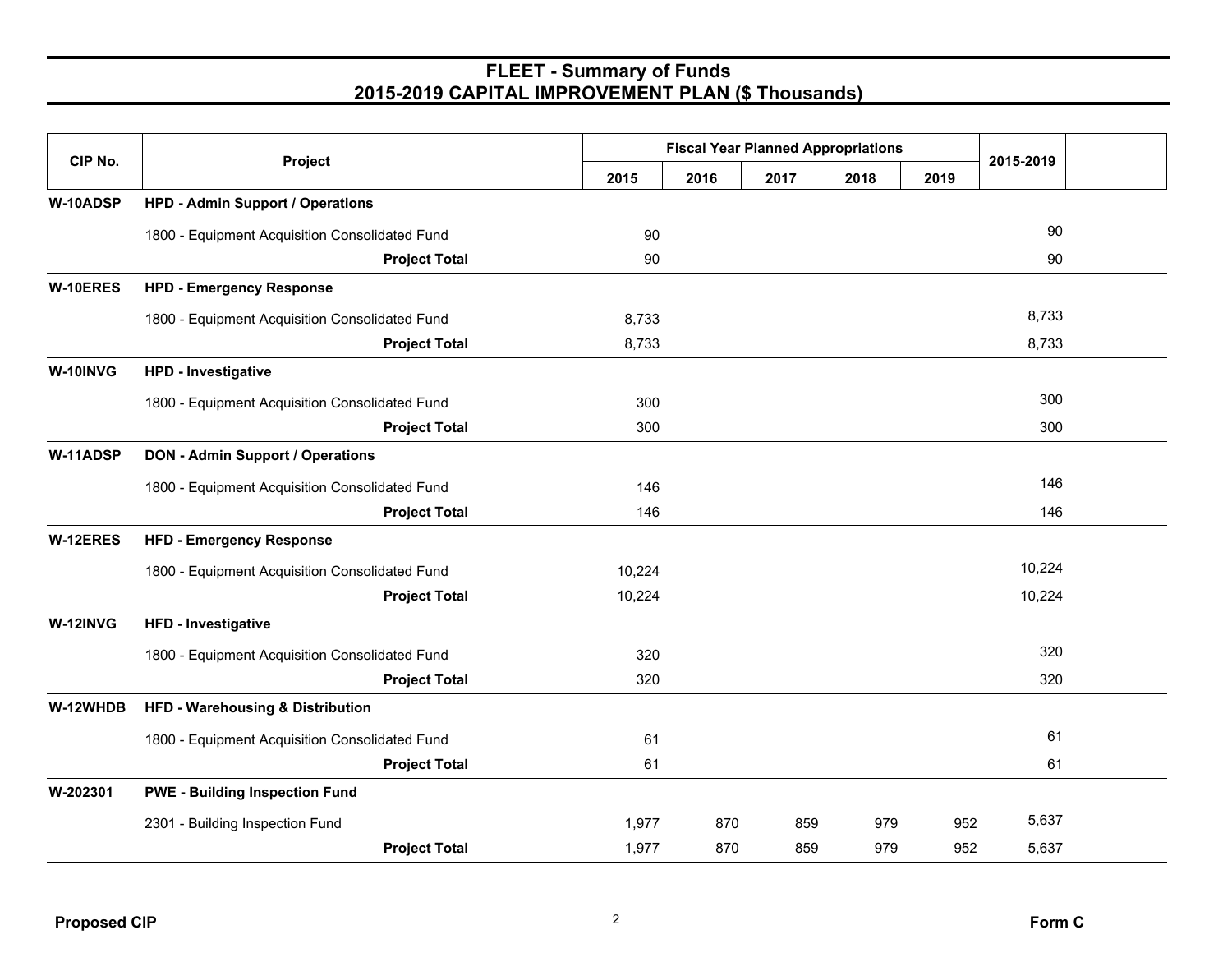| CIP No.  | Project                                            |        |        |        |        |        | 2015-2019 |  |
|----------|----------------------------------------------------|--------|--------|--------|--------|--------|-----------|--|
|          |                                                    | 2015   | 2016   | 2017   | 2018   | 2019   |           |  |
| W-202302 | <b>PWE - Stormwater Fund</b>                       |        |        |        |        |        |           |  |
|          | 2302 - Stormwater Fund                             | 2,143  | 2,184  | 2,217  | 2,264  | 2,288  | 11,097    |  |
|          | <b>Project Total</b>                               | 2,143  | 2,184  | 2,217  | 2,264  | 2,288  | 11,097    |  |
| W-202310 | <b>PWE - Dedicated Drainage&amp;Street Renewal</b> |        |        |        |        |        |           |  |
|          | 2310 - Dedicated Drainage & Street Renewal         | 4,394  | 2,567  | 2,603  | 2,772  | 2,959  | 15,296    |  |
|          | <b>Project Total</b>                               | 4,394  | 2,567  | 2,603  | 2,772  | 2,959  | 15,296    |  |
| W-202402 | <b>PWE - Houston Transtar Fund</b>                 |        |        |        |        |        |           |  |
|          | 2402 - Greater Houston Trans & Emer Center         | 45     |        |        |        |        | 45        |  |
|          | <b>Project Total</b>                               | 45     |        |        |        |        | 45        |  |
| W-208305 | <b>PWE - Combined Utility System Gen Purpos</b>    |        |        |        |        |        |           |  |
|          | 8305 - PWE-Combined Utility System Gen Pur Fun     | 11,349 | 11,761 | 12,160 | 12,429 | 12,914 | 60,612    |  |
|          | <b>Project Total</b>                               | 11,349 | 11,761 | 12,160 | 12,429 | 12,914 | 60,612    |  |
| W-21ADSP | <b>SWD - Admin Suport / Operations</b>             |        |        |        |        |        |           |  |
|          | 1800 - Equipment Acquisition Consolidated Fund     | 130    |        |        |        |        | 130       |  |
|          | 1850 - Reimbursement of Equipment/Projects Fund    | 43     |        |        |        |        | 43        |  |
|          | <b>Project Total</b>                               | 173    |        |        |        |        | 173       |  |
| W-21ATSH | <b>SWD - Automated Trash</b>                       |        |        |        |        |        |           |  |
|          | 1800 - Equipment Acquisition Consolidated Fund     | 2,000  |        |        |        |        | 2,000     |  |
|          | <b>Project Total</b>                               | 2,000  |        |        |        |        | 2,000     |  |
| W-21BULK | SWD - Bulk Waste / Heavy Trash                     |        |        |        |        |        |           |  |
|          | 1800 - Equipment Acquisition Consolidated Fund     | 441    |        |        |        |        | 441       |  |
|          | <b>Project Total</b>                               | 441    |        |        |        |        | 441       |  |
| W-21YDWT | <b>SWD - Yard Waste</b>                            |        |        |        |        |        |           |  |
|          | 1800 - Equipment Acquisition Consolidated Fund     | 239    |        |        |        |        | 239       |  |
|          | <b>Project Total</b>                               | 239    |        |        |        |        | 239       |  |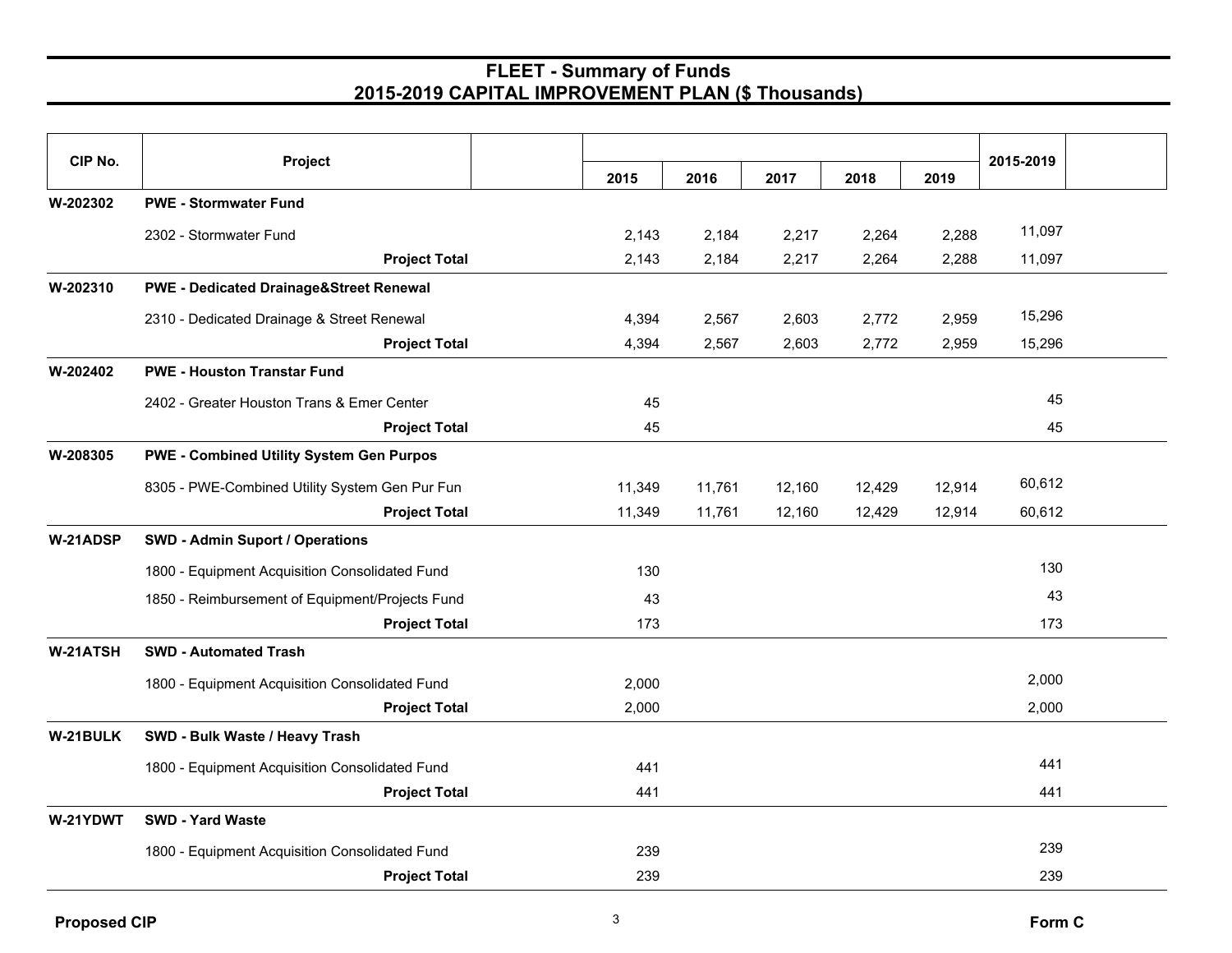| CIP No.  | Project                                        |      |      |      |      |      | 2015-2019 |  |
|----------|------------------------------------------------|------|------|------|------|------|-----------|--|
|          |                                                | 2015 | 2016 | 2017 | 2018 | 2019 |           |  |
| W-25MTOP | <b>GSD - Maintenance Operations</b>            |      |      |      |      |      |           |  |
|          | 1800 - Equipment Acquisition Consolidated Fund | 78   |      |      |      |      | 78        |  |
|          | <b>Project Total</b>                           | 78   |      |      |      |      | 78        |  |
| W-25RVOP | <b>GSD - Renovations Operations</b>            |      |      |      |      |      |           |  |
|          | 1800 - Equipment Acquisition Consolidated Fund | 131  |      |      |      |      | 131       |  |
|          | <b>Project Total</b>                           | 131  |      |      |      |      | 131       |  |
| W-25SCOP | <b>GSD - Security Operations</b>               |      |      |      |      |      |           |  |
|          | 1800 - Equipment Acquisition Consolidated Fund | 26   |      |      |      |      | 26        |  |
|          | <b>Project Total</b>                           | 26   |      |      |      |      | 26        |  |
| W-28ADSP | <b>HAS - Admin Support / Operations</b>        |      |      |      |      |      |           |  |
|          | 8012 - HAS-AIF Capital Outlay                  | 130  |      |      |      |      | 130       |  |
|          | <b>Project Total</b>                           | 130  |      |      |      |      | 130       |  |
| W-28ERES | <b>HAS - Emergency Response</b>                |      |      |      |      |      |           |  |
|          | 8012 - HAS-AIF Capital Outlay                  | 185  | 72   | 100  | 94   | 94   | 545       |  |
|          | <b>Project Total</b>                           | 185  | 72   | 100  | 94   | 94   | 545       |  |
| W-28INRG | <b>HAS - Investigative Enforcement</b>         |      |      |      |      |      |           |  |
|          | 8012 - HAS-AIF Capital Outlay                  | 120  |      |      |      |      | 120       |  |
|          | <b>Project Total</b>                           | 120  |      |      |      |      | 120       |  |
| W-28MTOP | <b>HAS - Maintenanace Operations</b>           |      |      |      |      |      |           |  |
|          | 8012 - HAS-AIF Capital Outlay                  | 841  | 11   | 11   |      |      | 863       |  |
|          | <b>Project Total</b>                           | 841  | 11   | 11   |      |      | 863       |  |
| W-34WHDB | HPL - Warehousing and Distribution             |      |      |      |      |      |           |  |
|          | 1800 - Equipment Acquisition Consolidated Fund | 21   |      |      |      |      | 21        |  |
|          | <b>Project Total</b>                           | 21   |      |      |      |      | 21        |  |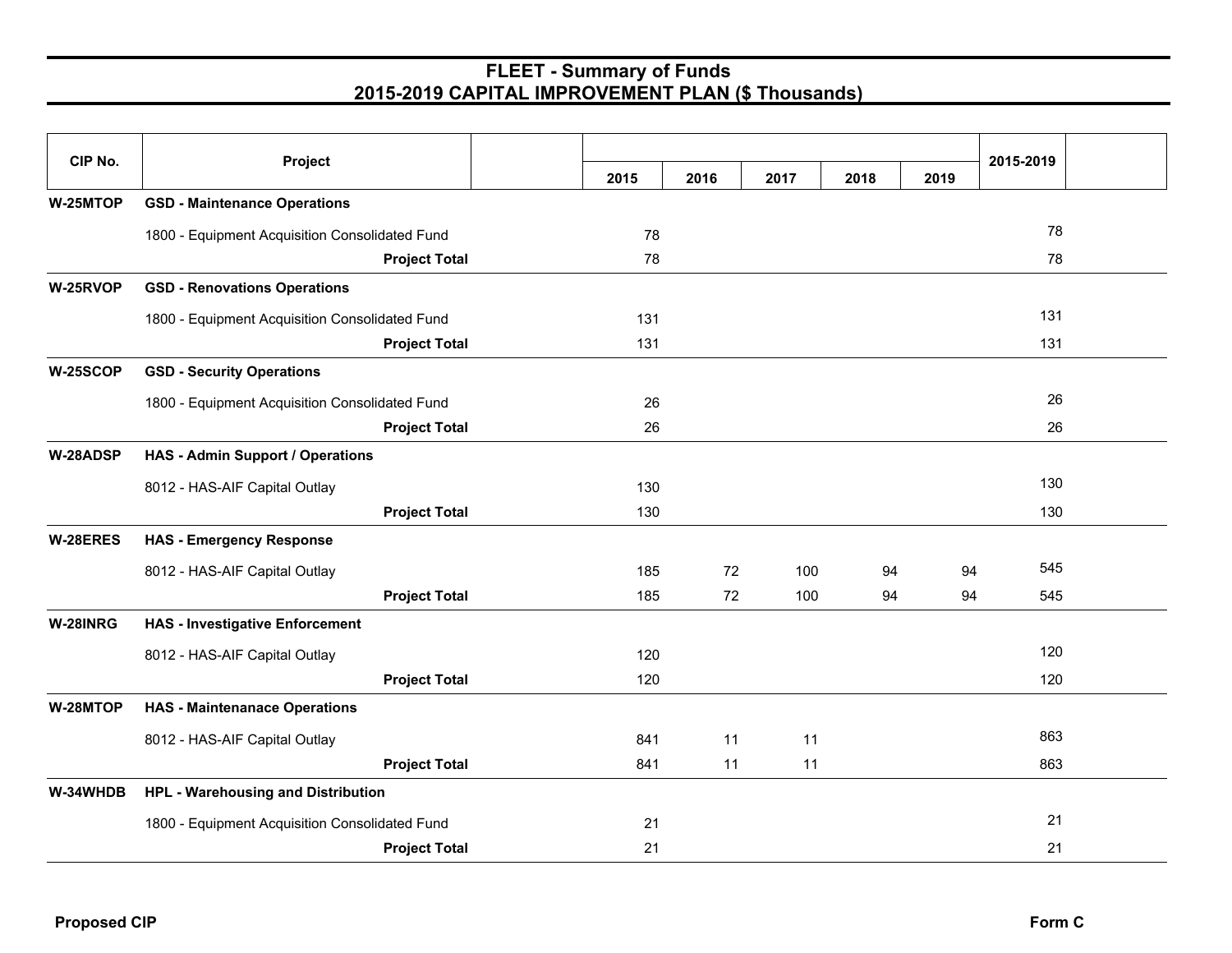| CIP No.  | Project                                        |      |      |      |      |      | 2015-2019 |  |
|----------|------------------------------------------------|------|------|------|------|------|-----------|--|
|          |                                                | 2015 | 2016 | 2017 | 2018 | 2019 |           |  |
| W-36ADSP | <b>PRD - Admin Support / Operations</b>        |      |      |      |      |      |           |  |
|          | 1800 - Equipment Acquisition Consolidated Fund | 53   |      |      |      |      | 53        |  |
|          | <b>Project Total</b>                           | 53   |      |      |      |      | 53        |  |
| W-36FMUP | PRD - Facility Maintenance / Urban Park        |      |      |      |      |      |           |  |
|          | 1800 - Equipment Acquisition Consolidated Fund | 446  |      |      |      |      | 446       |  |
|          | <b>Project Total</b>                           | 446  |      |      |      |      | 446       |  |
| W-36GMUF | PRD - Ground Maintenance/Urban Forestry        |      |      |      |      |      |           |  |
|          | 1800 - Equipment Acquisition Consolidated Fund | 475  |      |      |      |      | 475       |  |
|          | <b>Project Total</b>                           | 475  |      |      |      |      | 475       |  |
| W-36GTOP | <b>PRD - Golf &amp; Tennis Operations</b>      |      |      |      |      |      |           |  |
|          | 2104 - Parks Golf Special                      | 44   |      |      |      |      | 44        |  |
|          | <b>Project Total</b>                           | 44   |      |      |      |      | 44        |  |
| W-36RCWL | <b>PRD - Recreation &amp; Wellness</b>         |      |      |      |      |      |           |  |
|          | 1800 - Equipment Acquisition Consolidated Fund | 30   |      |      |      |      | 30        |  |
|          | <b>Project Total</b>                           | 30   |      |      |      |      | 30        |  |
| W-38ADSP | <b>HLT - Admin Support / Operations</b>        |      |      |      |      |      |           |  |
|          | 1800 - Equipment Acquisition Consolidated Fund | 28   |      |      |      |      | 28        |  |
|          | <b>Project Total</b>                           | 28   |      |      |      |      | 28        |  |
| W-38OPER | <b>HLT - Health Operations</b>                 |      |      |      |      |      |           |  |
|          | 1800 - Equipment Acquisition Consolidated Fund | 125  |      |      |      |      | 125       |  |
|          | 5030 - Federal State Local - Pass Through Fund | 53   |      |      |      |      | 53        |  |
|          | <b>Project Total</b>                           | 178  |      |      |      |      | 178       |  |
| W-38WHDB | HLT - Warehousing and Distribution             |      |      |      |      |      |           |  |
|          | 1800 - Equipment Acquisition Consolidated Fund | 65   |      |      |      |      | 65        |  |
|          | <b>Project Total</b>                           | 65   |      |      |      |      | 65        |  |